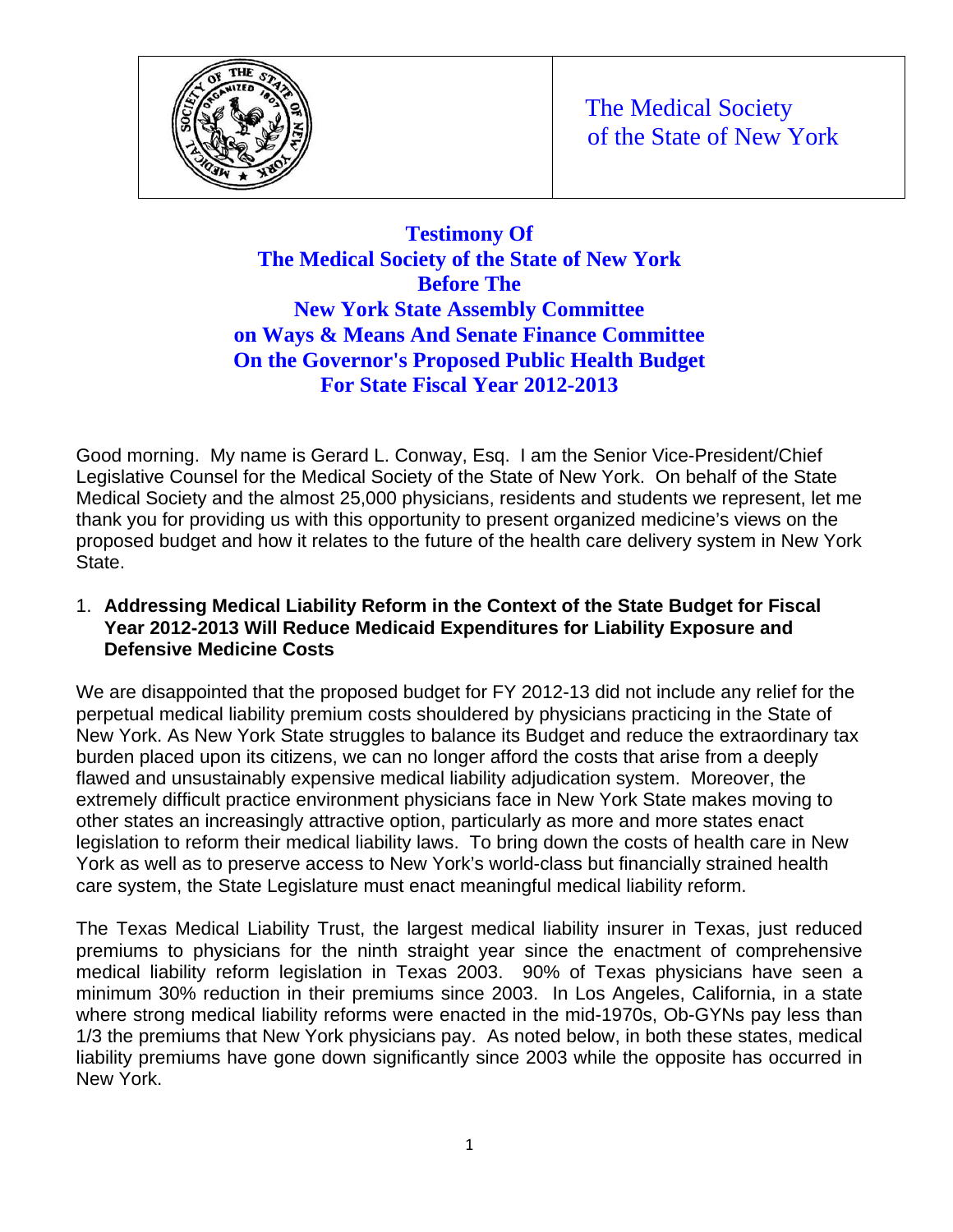Liability premiums for New York physicians went up 55-80% from 2003 to 2008, and went up an average additional 5% in 2010 (for some physicians it was significantly higher). Even though rates generally held steady for the 2011-12 policy year, the rates are stabilized at extraordinarily high levels. Many New York physicians pay ability premiums that far exceed \$100,000 and some even exceed \$200,000. For example, for just a single year of coverage, the cost of medical liability coverage for the 2011-12 policy year was:

- \$306,393 for a neurosurgeon in Nassau and Suffolk counties;
- \$171,275 for an Ob-GYN in Bronx and Richmond counties;
- \$116,989 for a general surgeon in Kings and Queens counties; and
- \$109,019 for a vascular surgeon or cardiac surgeon in Bronx and Richmond counties

With continuing downward pressure from health insurance companies and government payors to reduce payments for patient care, the costs currently paid by New York physicians for their medical liability premiums are not sustainable. Something has to give. It is imperative that we reduce the direct and indirect costs of medical liability as a way to bring down the costs of New York's extraordinarily expensive Medicaid program. It is important to remember, furthermore, that New York's out of control liability system has created a "defensive medicine" culture which significantly increases health system costs well beyond the impact of direct premium costs. Other states are passing measures to assure patients can continue to access necessary physician care. For example, in just the last year, three more states, North Carolina, Oklahoma and Tennessee, enacted laws to provide meaningful limits on non-economic awards in medical liability actions bringing to over 30 the number of states which have enacted such limitations. The time for change is now!

Medical liability tort reform IS Medicaid redesign and health care reform. To that end, the Medical Society of the State of New York supports meaningful medical liability reform as part of the budget for FY 2012-13 including a \$250,000 cap on pain and suffering. Moreover, we support legislation to: (1) require disclosure of the identity and deposition of an expert witness prior to trial; (2) require that a physician consulted for a Certificate of Merit be identified, be of the same specialty as the physician against whom the suit is filed and be required to file a certification statement; (3) protect physicians who express sympathy to a patient for an unanticipated outcome from having such statement used against the physician in any subsequent litigation that may arise; and (4) extend existing confidentiality protections to all statements and information volunteered at peer-review quality assurance committees. The addition of these measures to the \$250,000 cap on pain and suffering constitute meaningful medical liability reform which we urge the Legislature to include in the State Budget for FY 2012-2013.

## **2. Continuation of an Adequately Funded Excess Medical Liability Program**

We are grateful that Governor Cuomo has proposed to continue the Excess Medical Liability Insurance Program and we urge that the Legislature include funding for the Excess program in the final budget adopted for 2012-2013. The Excess Program provides an additional layer of coverage to physicians with hospital privileges who maintain primary coverage at the \$1.3 million/\$3.9 million level. The Excess Medical Liability Insurance Program was created in 1985 as a result of the liability insurance crisis of the mid-1980's to ease concerns among physicians that their liability exposure far exceeded available coverage limitations. This fear continues even today. The size of verdicts in New York State has increased exponentially. From 1999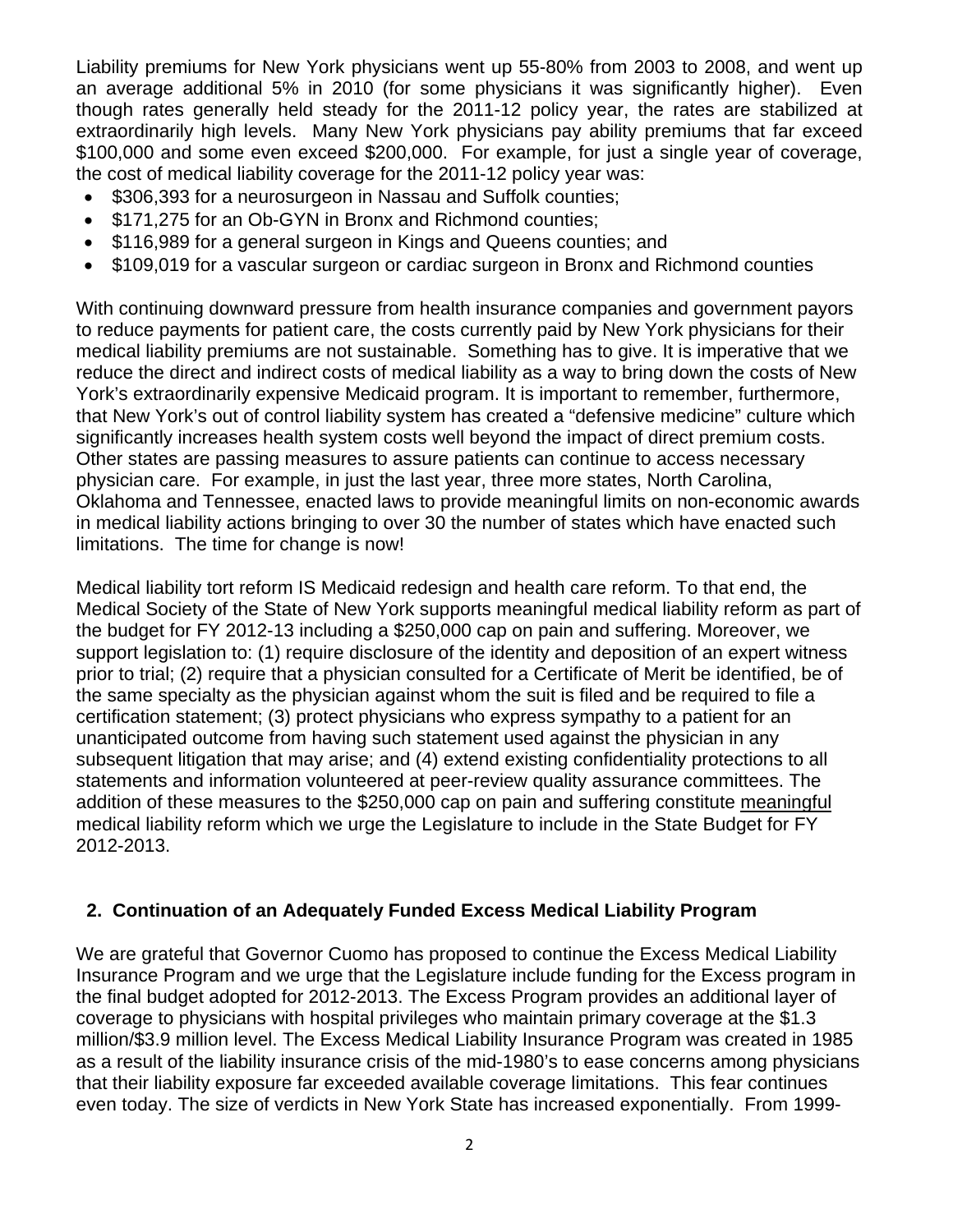2005, 59% of all verdicts exceeded \$1 million, thereby making the continuation of the Excess liability coverage even more essential today than when first authorized. Consequently, approximately 25,000 physicians currently have excess coverage. The cost of the program since its inception in 1985 has been met by utilizing public and quasi-public monies. Beginning January 1, 2002, monies from the Health Care Reform Act's (HCRA's) tobacco control and initiatives pool were allocated to fund the cost of this program. The Excess program was extended until June 30, 2014. Importantly, the proposed state Budget for 2012-13 would appropriate \$127.4M for the Excess program.

The severity of the liability exposure levels of physicians makes it clear that the excess protection is essential. However, given the realities of today's aggressive constraints on physician incomes and the downward pressures associated with managed care and government payors, the costs associated with the Excess coverage are simply not assumable by most physicians in today's environment. The ability of a physician to maintain even the primary medical liability coverage is increasingly compromised as a result of escalating costs and decreasing reimbursement. Absent meaningful reform of the dysfunctional tort system, the continuation of a properly funded Excess program is critically necessary to prevent the liability disaster that was so narrowly averted in the mid-eighties. MSSNY will work to continue an adequately funded Excess program.

#### **1. Effectuate Greater Transparency and Fairness in Access to Out of Network Physician Services**

MSSNY supports the enactment of legislation as part of the budget for FY-2012-13 which would amend the public health and insurance laws to prevent health insurance companies from selling policies that purport to but, in fact, fail to adequately cover out-of-network health care benefits. The legislation would also require health insurance companies to base their out-ofnetwork reimbursement methodology on true UCR (such as that developed under FAIR Health).

Some consumers and employers choose to have health insurance policies that permit them to receive care from a non-participating physician because it enables them to be treated by the physician who they believe is best able to treat their particular condition or with whom they have a long-established patient-physician relationship. However, the payment system for outof-network coverage has been fraught with abuse by insurance companies. As a condition of settlements with the Attorney General in 2009, several health insurance companies agreed to discontinue the use of the flawed Ingenix database for determining payments when patients receive care outside of a plan's network of physicians. As detailed in a report by the Attorney General, titled *The Consumer Reimbursement System Is Code Blue* **(**http://www.ag.ny.gov/bureaus/health\_care/HIT2/report.html), the database was maintained by a company (Ingenix) that is a wholly owned subsidiary of United HealthCare, and was being manipulated in ways that resulted in patients incurring higher than necessary out-of-pocket costs when they received care from physicians not in their plan's network, because the database significantly understated the true market cost of such health care services. The report noted how conflicts of interest and a lack of transparency created a system of out-ofnetwork reimbursement that is "unfair, unclear, and needs to be reformed."

As a result of the investigation, several health insurers were directed to contribute nearly \$100 million toward creating a new database to be maintained by a new unaffiliated non-profit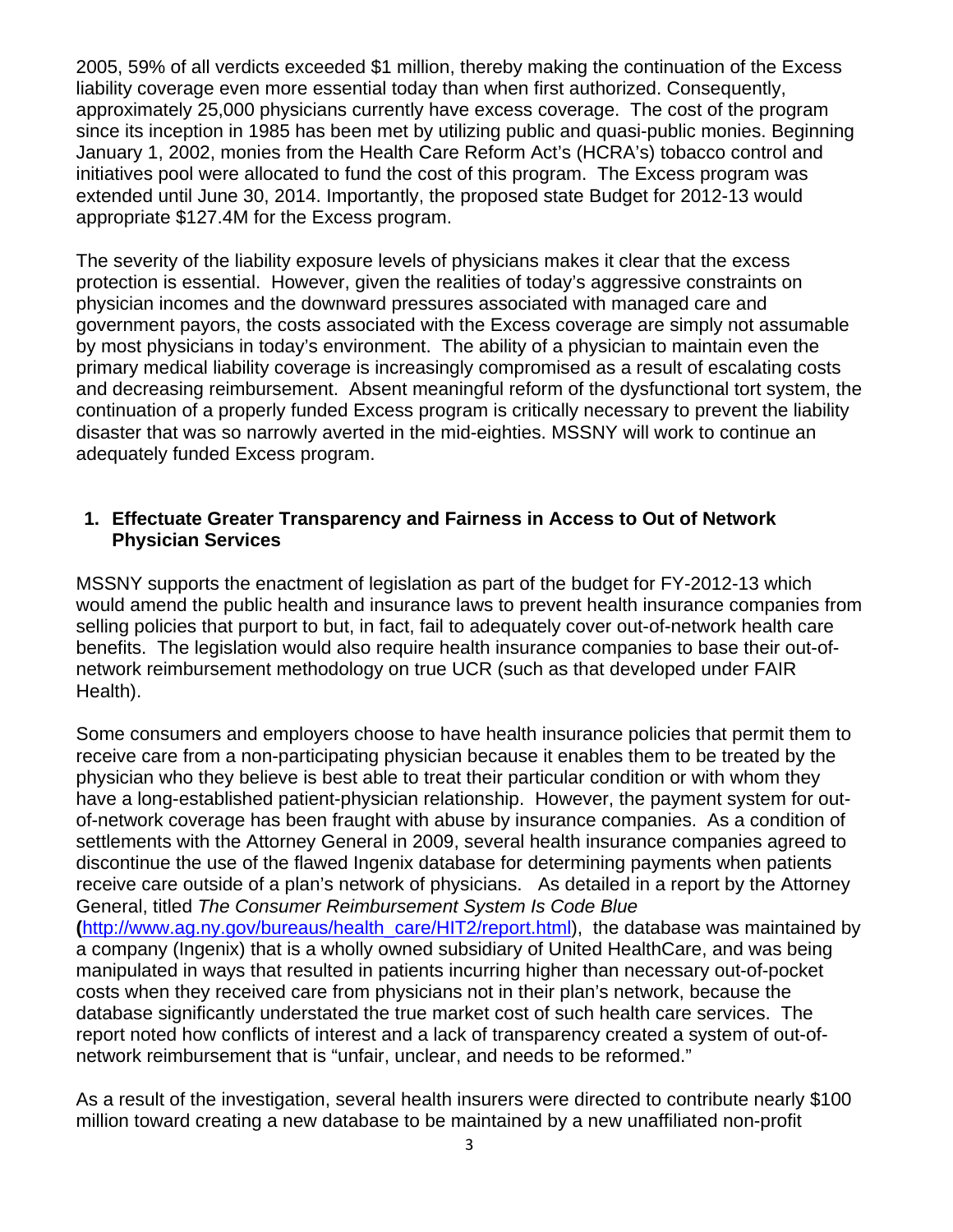organization, called FAIR Health, Inc. The purpose of the database is to assure that patients, employers, and health insurers have accurate information concerning the true cost of out-ofnetwork medical services. The new database is operational for reporting medical charge data. This development was applauded by the consumer and provider communities.

Instead of solving this problem, however, a number of insurers have embarked upon an approach which has actually made the problem worse. Some companies have changed their methodology for covering out-of-network care to methodologies that appear at first blush to cover costs adequately, but, in fact, often result in severely inadequate coverage for patients. These include methodologies based upon the Medicare fee schedule, which is widely known to be far below the actual cost of care and subject to political forces unrelated to the actual cost of care. Remarkably, these reimbursement methodologies result in even less coverage—and in many cases, substantially less coverage—than that which was provided when the insurance companies were using the manipulated Ingenix database. This problem is even more acute for patients with chronic medical conditions who frequently need highly specialized medical care.

Patients and employers should get what they pay for. If they paid for the right to see the physician of their choice—who may be out of the plan's network— they should actually be able to avail themselves of this benefit. Patients should be able to easily understand and anticipate their out-of- pocket costs for a particular treatment. Employers choosing health insurance coverage for their employees should be able to easily compare various health insurance products that contain coverage for out of network care so as to be better informed as to whether the coverage they provide for their employees will actually significantly cover the costs of health care.

Consequently, the Medical Society supports the enactment of language as part of the budget which would better assure that health insurance companies are informing their enrollees how their coverage for out-of-network care compares to the actual cost of services and assure that such policies provide adequate coverage for out of network care.

## **2. Creation of a Health Insurance Exchange**

The Governor's proposed Budget contains language which would establish a New York Health Insurance Exchange as required to be created by the federal health care reform law. The exchange, which would be established for the purpose of facilitating the ability of individuals and employers to purchase health insurance coverage, is required to be operational by 2014. While the Medical Society has adopted a series of 14 principles (listed below) that we believe are essential for health insurance policies sold through the exchange, we wish to specifically highlight a few key recommendations that must be addressed with the Exchange proposal.

First and foremost we believe it is critically important that any legislation that is adopted specifically include a physician representative on the Exchange Governing Board. Without such protection, we have serious concerns that the exchange will be dominated by health insurance companies and others whose chief interest is cost control, rather than assurance that patients obtaining coverage through the exchange will be able to obtain the care they need.

The Executive Budget language included a number of criteria for persons to serve on the Board. However, it did not include a requirement that persons serving on the Board have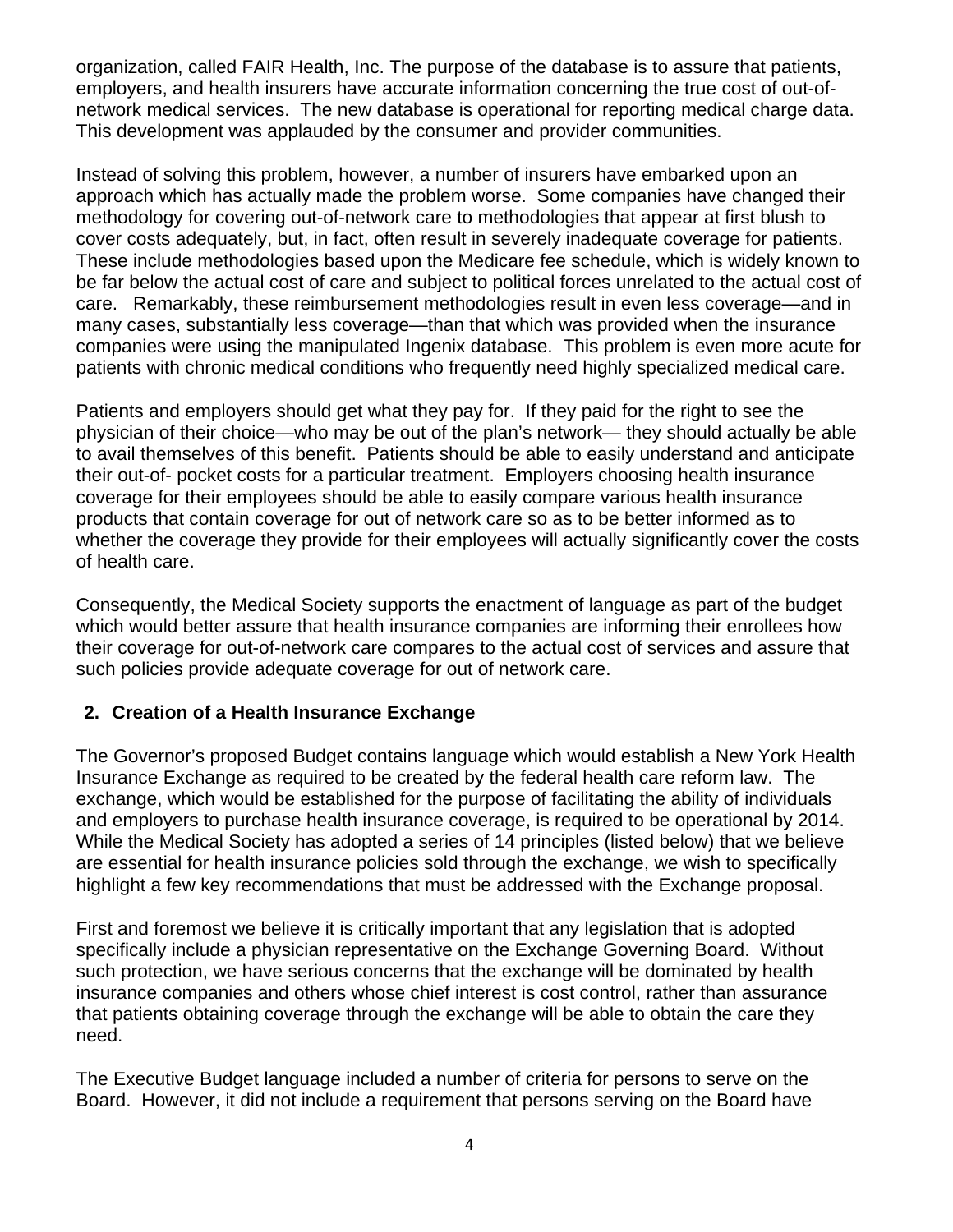expertise in the actual delivery of care. In the opinion of New York's physician community, this is a major shortcoming with this legislation.

The chief goal of the federal health care reform law was to assure that patients can obtain the timely quality care health care they need from a physician of their choice. Without such protections, we anticipate that a number of health plan abuses that patients and their physicians already experience will only get worse, including: cumbersome pre-authorization processes that delay our patients from receiving needed care and testing; arbitrary limitations on necessary prescription medications; overly aggressive barriers that limit patients' ability to receive care from the specialist physician of their choice; and claims payment tactics that threaten the viability of physician practices, which in turn jeopardizes patients' access to needed care.

Certainly, we recognize that those who serve on the Board governing the exchange must have sufficient expertise in health care finance as well as in management of health care systems. However, we believe it is vital that there be a place on the Board for those with experience in the actual delivery of care. While we appreciate that the proposed Budget language would include up to two "health care provider representatives" on each of the proposed five regional advisory committees to the Board, this provision does not even specifically require that any one of these "health care provider" representatives must be practicing physicians. Again, this is a major shortcoming in the legislation. Candidly, the situation allowed by this bill is inconceivable because under this bill the vitally important Exchange Governing Board and the five regional advisory committees could be completely devoid of physician representation.

Second, with regard to the information to be disclosed to the public regarding qualified health plans offering coverage through the exchange, in addition to those items that have been articulated in the legislation, we believe it is very important that the following items also be required to be disclosed:

- o The medical loss ratios for each insurance product sold through the exchange;
- o Data which the Insurance Department currently makes available through its "Consumer Guide to Health Insurance", including general complaint data, prompt payment complaint data, and internal and external appeal data. This information must be disclosed in a format that makes it easier for patients to compare health insurance plans.
- o If out of network coverage is offered, the payment methodology should be expressed as a percentage of true out of network costs as detailed in the new FAIR Health database (the successor database to Ingenix that was required to be created as a result of the settlements between the health insurance industry and Governor, then Attorney General, Cuomo).

Third, we believe it is important that the bill specify as one of the requirements for qualified health plans that they provide "real-time" eligibility verification when patients receive care so that patients will have greater assurance that their needed care will be covered. Moreover, employers purchasing coverage through the exchange should be required to update employee eligibility information as expeditiously as possible. Physicians and patients are often left without recourse for coverage when a business fails to timely report or a health plan fails to timely update pertinent eligibility information. It is the health plan or the business that should bear this risk in these circumstances, not the patient or their physician.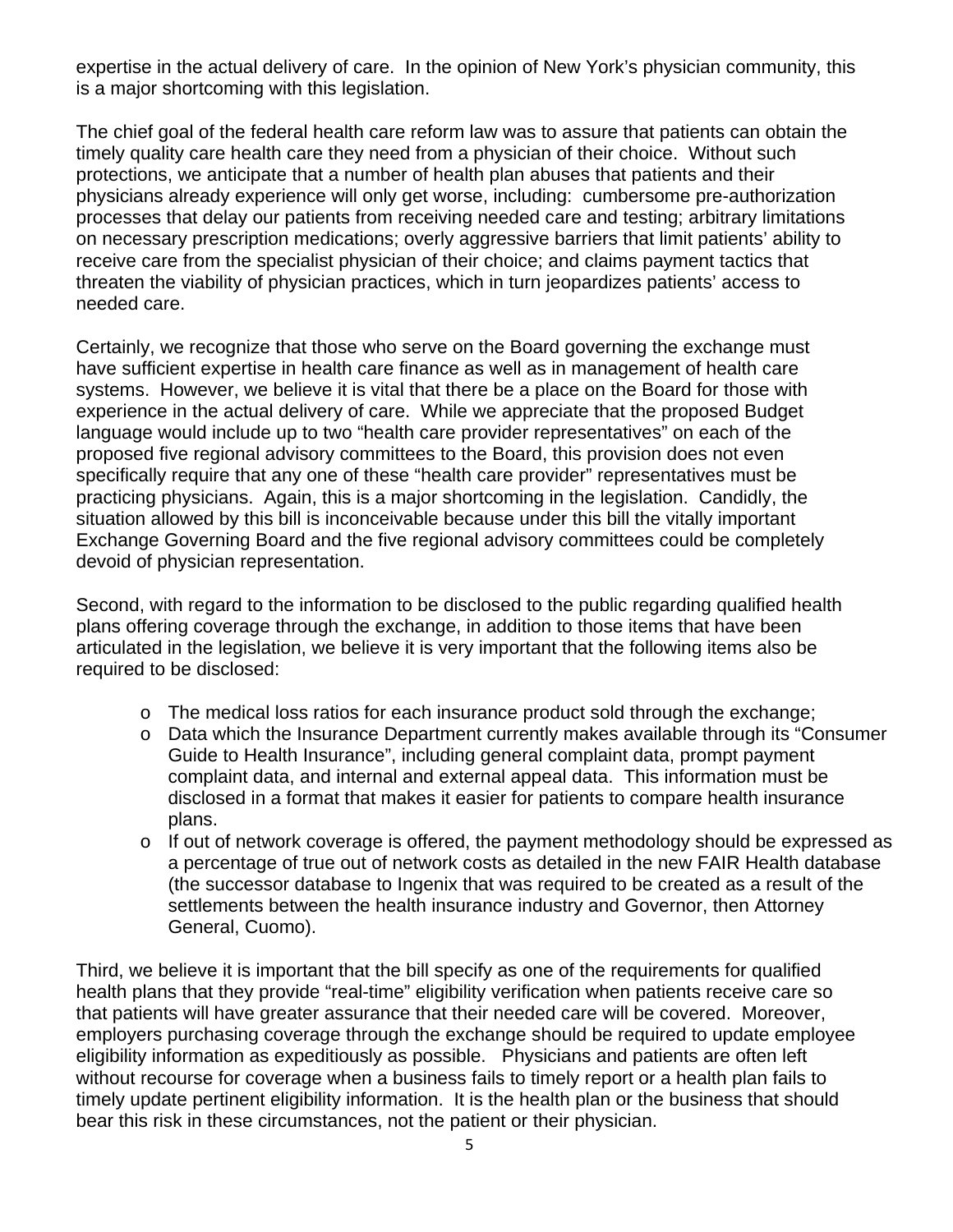Finally, with regard to the portion of the legislation calling for the Exchange Board to study options for funding the exchange in the future, we urge you delete the specific reference to the consideration of "assessments upon providers." We certainly understand that, even if the Board were to recommend that assessments be imposed on providers to help fund the exchange, such a requirement would have to be enacted by the Legislature. However, we believe that it would send entirely the wrong message to the physician community to even suggest in statute that an assessment on their services should be considered to fund the operation of the exchange. Physicians are currently struggling under the weight of the extraordinary administrative costs of running a medical practice, including paying unsustainably large medical liability insurance costs. This problem is exacerbated by the continuing difficulty in receiving fair payment from health insurance companies for the necessary care they provide to patients. Physicians need relief from these extraordinary financial burdens so that they can continue to provide the care that is expected from those purchasing coverage through the exchange, not additional financial burdens that may prevent them from being available to provide this care. Providing vitally important health care services to all Americans is a noble objective. Taxing those who provide such care in order to assure its delivery is neither logical nor fair.

#### **Principles for Creation and Operation of a State Health Insurance Exchange**

1. Exchanges must include practicing physicians in their governance structure and not exclude physicians based on conflict of interest.

2. Exchanges should maximize health plan choice for individuals and families purchasing coverage and should allow for the offering of high deductible health insurance plans (HDHP) issued in conjunction with Health Savings Accounts (HSAs), provided that the HSA is not controlled by the insurer issuing the HDHP. Exchanges must assure that HSAs are fully funded by the individual or employer. An HRA must be a protected account for COBRA purposes.

3. Exchanges should maximize affordability by enhancing competition among qualified health plans.

4. Exchanges should maximize health plan choice in benefit design and must minimize cost sharing for individuals and families purchasing coverage.

5. Exchanges should provide a high level of transparency to enable patients to make an informed choice of insurer. A standardized comparison tool that allows patients to compare plans offered on the exchange is essential to enabling an informed choice of insurer.

6. Exchanges must comply with the State's Freedom of Information and Open Meetings laws and Members of the Board of Directors shall comply with ethics rules including disclosure of outside interests and potential conflicts of interest.

7. Exchanges must assure that insurers disclose their methodology for covering-out-of-network care which must be based on the new FAIR HEALTH medical cost reporting system. Exchanges must assure that insurers in such disclosures include patient cost-sharing amounts.

8. Exchanges must assure that qualified health plans maintain adequate physician networks and not place unreasonable obstacles in the way of enrollees' access to out-of-network physicians. Physicians must not be forced to participate in certain qualified health plans participating in an exchange or in Medicaid.

9. Exchanges must be self-supporting after the federal planning and establishment grants expire. Taxes or fees on physician services should not be applied either directly or indirectly to pay for exchange operations.

10. Exchanges must require qualified health plans to comply with the AMA's Health Insurer Code of Conduct **Principles**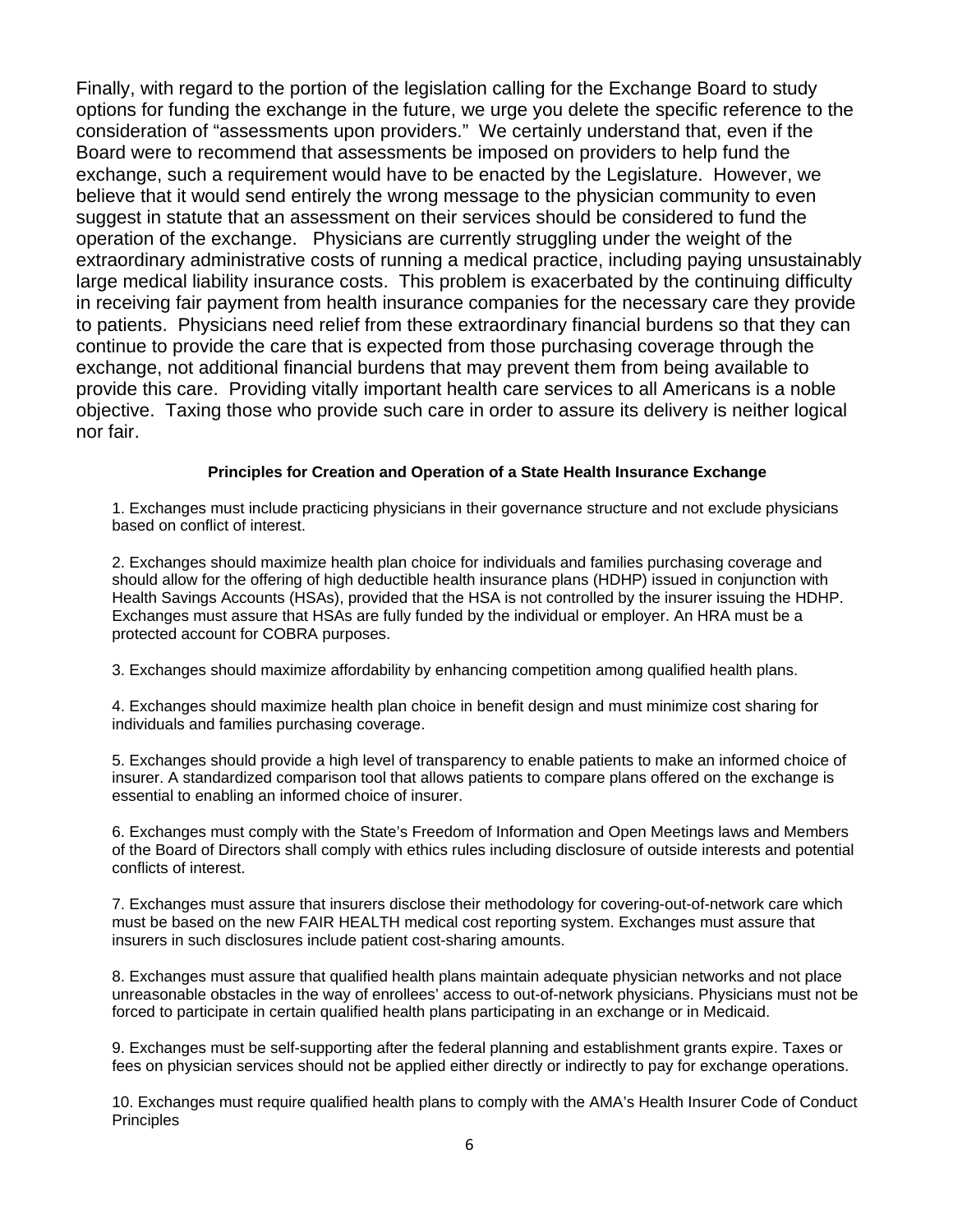11. Exchanges must require that qualified health plans adhere to national standards to facilitate administrative simplification for claims processing including standard coding sets and coding edits based on the AMA CPT codes, guidelines and conventions and the National Correct Coding Initiative (NCCI).

12. Exchanges must require that qualified health plans comply with all statutory and regulatory physician and patient protections enacted or implemented by the State of New York.

13. Exchanges must assure that qualified plans, in their process for prior authorization, utilization review and other practices, utilize only medical guidelines developed by medical specialty societies recognized by the American Board of Medical Specialties or American Osteopathic Association.

14. Exchanges must be available to all residents of New York State, including legal immigrants and legal aliens.

#### **3. Monitoring Prescription Drug Use and Preventing Continued Drug Abuse**

Since the tragedy on Long Island occurred last year, there has been a renewed focus to combat the abuse of prescription drugs. The Medical Society of the State stands ready to work with the Legislature, the Cuomo Administration and the Attorney General to address this growing problem. However, we must be very careful in addressing this issue to assure that we do not through overly aggressive mandates create barriers to patients obtaining needed pain medications as well as other needed medications to treat or stabilize a health condition.

We have articulated in many forums our suggestions for how we can address this problem. The solutions are multipronged. It must include increased law enforcement efforts to prevent and punish inappropriate diversion of prescription medications. It must include the need for increased accessibility of treatment for patients suffering addictions so as to reduce the likelihood of inappropriate diversion of prescribed medications. It must include better use of the existing database that is currently collected by the New York State Health Department on all controlled substance prescriptions. And it must include the need for additional resources for associations representing prescribers so that they can educate their members about the existence of the database and the circumstances of patients presenting themselves in health care settings that should trigger a prescriber to check the database. In addition, it's imperative that DOH educate the public regarding the dangers of prescription misuse and diversion and the legal requirement to inform all prescribers of any controlled drugs they are taking.

We must note that it is been inaccurately reported in the media that New York lacks a prescription drug tracking database that other states have created. We have a database, and New York State has for many, many years collected this information. The issue is how this information that already exists can be best used and improved to inform physicians and other non-physician prescribers, as well as pharmacists dispensing these medications, so as to prevent or reduce "doctor-shopping," diversion and abuse.

It has only been in the last two years that physicians have been able to access data from the database, and pharmacists currently do not have any access to it. And our expert panel of physicians who have been reviewing this issue have repeatedly highlighted the cumbersome nature of accessing information on the existing database.

First, it requires a physician to have a Health Commerce Account (formerly HPN account), for which many physicians have found the application process and maintenance of access to be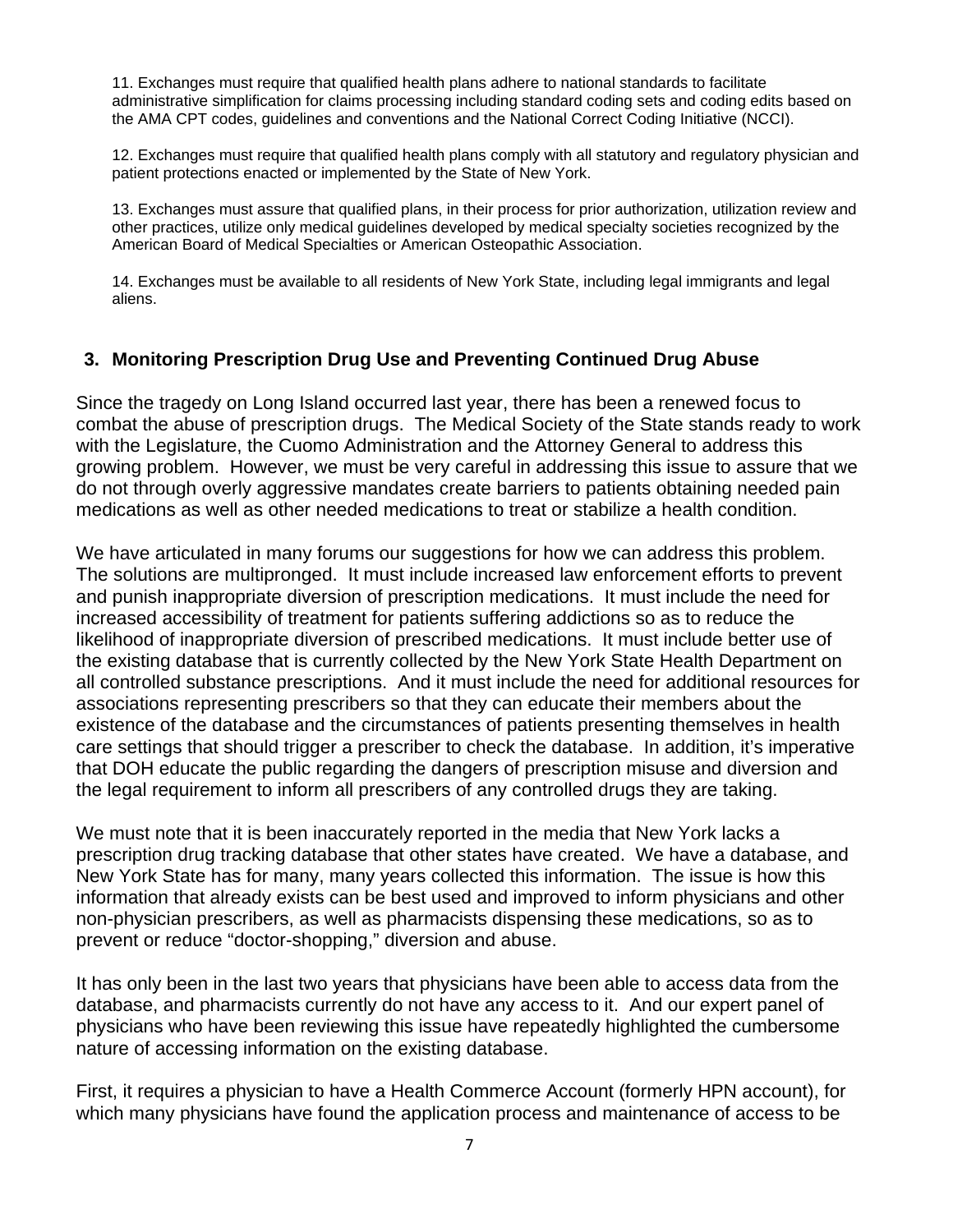cumbersome. Second, once on the website, it is difficult to navigate to search for the patient information that is needed. Third, physicians cannot delegate their staff to check the website. Fourth the information currently available on the database is itself limited to a short timeframe and no data is available unless a patient has reached too high a threshold of recent prescriptions filled at multiple pharmacies; rather, all data on any controlled prescriptions fill should be available anytime a prescriber checks the database. Finally, the database needs to be promoted more thoroughly to the medical community, an effort for which MSSNY would be happy to partner with DOH. We are also supportive of legislation to permit pharmacists to check the database which would better enable pharmacists to provide relevant information to the prescribing physician.

We believe these shortcomings with the existing database can be remedied however, and have been working with DOH to address these problems.

As we look to identify ways to prevent misuse and inappropriate diversion, we need to be careful that we do not "over correct" this problem. In fact, some have concluded that physicians are not actually prescribing pain medications enough. As such, the medical community has grave concerns with the "I-STOP" proposal (A.8320/S.5720) that would mandate reporting and checking a database anytime a controlled substance prescription is written, and impose serious financial penalties for failure to do so. The mandates and penalties will undoubtedly discourage many physicians from prescribing necessary medications due to the extraordinary administrative burdens they face in their practice as a result of health insurance companies, Medicare and Medicaid.

### **4. Elimination of the state ACO Demonstration**

The budget enacted for FY 2011-12 included language to foster the development of accountable care organizations (ACOs) in New York State, but only on a demonstration basis. The language limited the number of ACOs which could be allowed to seven. MSSNY opposed this limitation as a disincentive to ACO formation. This year legislation has been introduced which would eliminate the limitation on the number of ACOs which can form in NYS. MSSNY is supportive of legislative action to assure the development of horizontally integrated, physician-driven accountable care organizations. Consequently, we would support the elimination of the 'demonstration' which limited the number of ACOs authorized to obtain a Certificate of Authority pursuant to Section 2999-p (3).

Question has arisen as to whether Article 29-E applies to Medicare-only ACOs. This is a thorny issue. There are certainly many community-based ambulatory care providers with a sufficient Medicare patient population to warrant their applying for federal approval. Federal comments note that state law controls. If state law does not formally state that it applies to Medicare-only ACOs, these providers may believe that they need only to apply for federal approval. However, in that instance, if Article 29-E does not apply, the protections contained in Section 2999-r, which are vitally necessary to enable the legal construction of an ACO in New York State, would not apply. We would like to resolve this issue with you this year. While some providers may want to pursue one application process, the federal process does not confer the authority upon the state to provide safe harbors from state fee splitting, anti-kickback, and antitrust protection. Such authority is only derived through section 2999-r. Consequently, we urge the inclusion of language which will confer the protections of 2999-r to Medicare-only ACOs. The purpose of this language is to assure that an organization that solely functions as an ACO under the Medicare Shared Savings program has the protections under 2999-q (5), and 2999-r.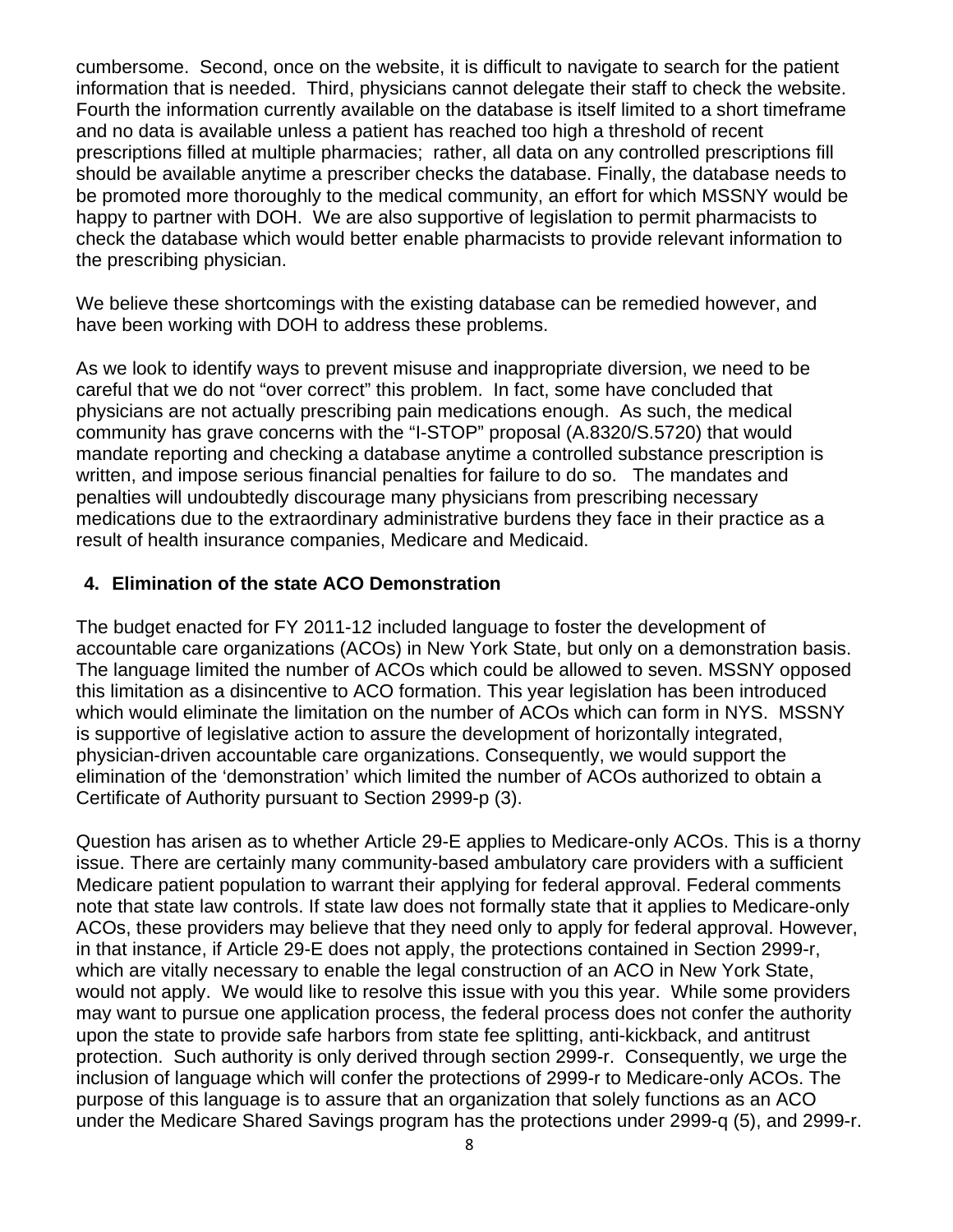## **5. Eliminate Inappropriate Scope of Practice Expansion for Non-Physician Providers**

We are also very concerned by the opportunistic advocacy attempts by certain non-physician providers to use the budget crisis now facing the state to advance their effort to expand their scope of practice. Their attempt to camouflage this effort under the guise of cost-efficiency is misplaced. Such proposals can only be appropriately considered through the spectrum of quality of care. Although nurses, nurse practitioners, physician assistants, pharmacists and other non-physician providers are competent within their own fields, they should not be allowed to work in areas beyond their competence and training and/or without an appropriate relationship with a physician. Specifically, with regard to nurse practitioners, the proponents of independent practice for NPs argue that such a policy change would result in reduced health spending, presumably because NPs earn less than physicians. The Cochrane review suggests that this differential may be offset by increased utilization of services and referrals by NPs. This assertion was confirmed in a study by the American College of Physicians that compared utilization rates among physicians, residents, and nurse practitioners in the Journal Effective Clinical Practice. "Researchers showed that utilization of medical services was higher for patients assigned to nurse practitioners than for patients assigned to medical residents in 14 of 17 utilization measures, and higher in 10 of 17 measures when compared with patients assigned to attending physicians. The patient group assigned to nurse practitioners in the study experienced 13 more hospitalizations annually for each 100 patients and 108 more specialty visits per year per 100 patients than the patient cohort receiving care from physicians". *The Question of Independent Diagnosis and Prescriptive Authority for Advanced Practice Registered Nurses in Texas: Is the Reward Worth the Risk?* Ramos, 2011.

The purpose of defining scope of practice in statute is to ensure that practitioners are only practicing within the parameters of their education and training and, if required, in a defined relationship with a physician. This provides protection and safety for patients in their care. These proposals would seriously endanger the patients for whom they care. Moreover, expansion of scope of practice for non-physician providers without an adequate educational base will inevitably increase health care costs – not decrease them. Nor will such proposals address our physician workforce shortage. Non-physician practitioners wish to practice in the very same regions of the state in which physicians now practice. Studies show clearly that they do not choose to practice in rural or urban underserved communities.

## 6. **Funding for The Committee for Physicians' Health (CPH)**

Public Health Law Section 230 authorizes the state medical and osteopathic societies to create a Committee of Physicians to confront and refer to treatment physicians suffering from alcoholism, chemical dependency or mental illness. MSSNY contracts with the Department of Health' Office of Professional Medical Conduct (OPMC) to provide the services required by law. The program is funded not from a tax but by a \$30 surcharge on the physician's license and biennial registration fee, which is specifically dedicated by statute for this purpose. The Education Law provision authorizing the expending of funds for CPH only requires that the amount expended for CPH does not exceed the total surcharges collected. While the surcharge on an annual basis accrues \$1,217,000 the proposed budget appropriates only \$990,000 for the CPH program.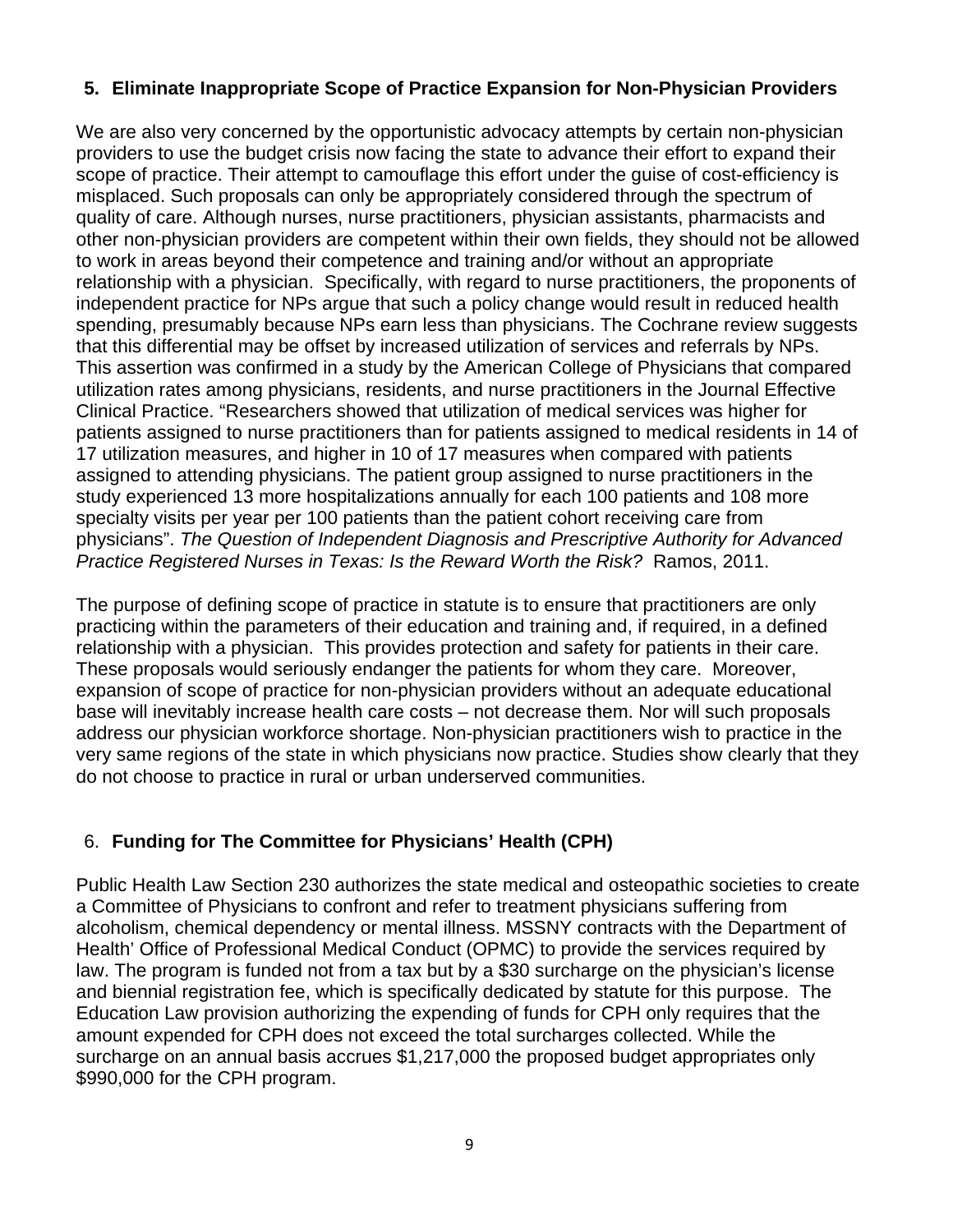On June 30, 2011, MSSNY submitted its voucher for \$98,213.36 which represented salaries and equipment purchases made pursuant to its contract with New York State for the 2010-11 fiscal year which had concluded on March 30,2011. Contractors with New York State have ninety days from the last date of a contract to submit vouchers for reimbursement. CPH, however, must present its vouchers within sixty days. MSSNY submitted its voucher after this sixty day window but in a timely fashion had the ninety day timeframe applied. Despite the fact that the MSSNY voucher was tardy, MSSNY was reimbursed. MSSNY was reimbursed, however, not out of monies from the 2010-11 fiscal year but from the appropriation for this program under the 2011-12 fiscal year. In December, MSSNY was informed by OPMC that it must now repay the \$98, 213.36 alleging that the voucher had not been filed in a timely manner. Repayment of this money amounts to a denial of payment for prior services appropriately rendered. Repayment will seriously impact MSSNY's ability through the CPH program to deliver the services it is required by contract to provide during the current fiscal year. Given that the surcharge accrues more than what has been allocated to the program, we request your consideration of directing that an amount equal to that of the MSSNY voucher be redirected to the CPH budget line.

During the Conduct of this MSSNY program, CPH has evaluated 3505 physicians, routinely monitors the recovery of 450 physicians, and annually reached out to an additional 190 physicians thought to be suffering from alcoholism, drug abuse or mental illness. We believe that the work of the CPH program is valuable to all physicians and indeed to the state generally and would ask that an appropriate allocation be identified to assure that the fine work of the program is not compromised in any way.

## **7. Preserving Prescriber Prevails Under the Medicaid Prescription Drug Program**

As you know, the Medical Society has long advocated for protection of the physician's clinical decision making authority and the patient's unfettered right to access the medication or treatment prescribed by their physician. This is why we strongly supported the Legislature's efforts in the past to establish and continue the "provider prevails" language as it pertained to the preferred drug program (PDP) and clinical drug program (CDRP). Central to our consideration of these programs was our position that the PDP & CDRP procedures and rules should not interfere with the ability of a physician to assure that his or her patient had the most appropriate medication. We ask for your support for applying a "provider prevails" policy to prior authorization administered by Medicaid managed care plans for prescribed medical services and pharmaceuticals.

Physicians are subject to an absurd number of requirements imposed by managed care plans and health insurers which force them to take more and more time away from their patients but which in many cases provide no commensurate benefit to the problem. This is extremely costly to the provider and very often diminishes rather than enhances care, quality and access. As government seeks to shift risk downward to the health plans, we are concerned that already burdensome prior authorization processes will become more and more intrusive upon the physician. Already, physicians feel that the medication approval processes in New York cost them unnecessary time and money as they seek to assure that their patients have access to the medications they prescribe. As we move more and more of the Medicaid population into Medicaid managed care, this problem will worsen unless you take action to establish appropriate protections for physicians and their patients. Increasing ancillary practice burdens on physicians will not and cannot save money in the long term. Additional time consuming requirements take large amounts of time and time is an expensive commodity.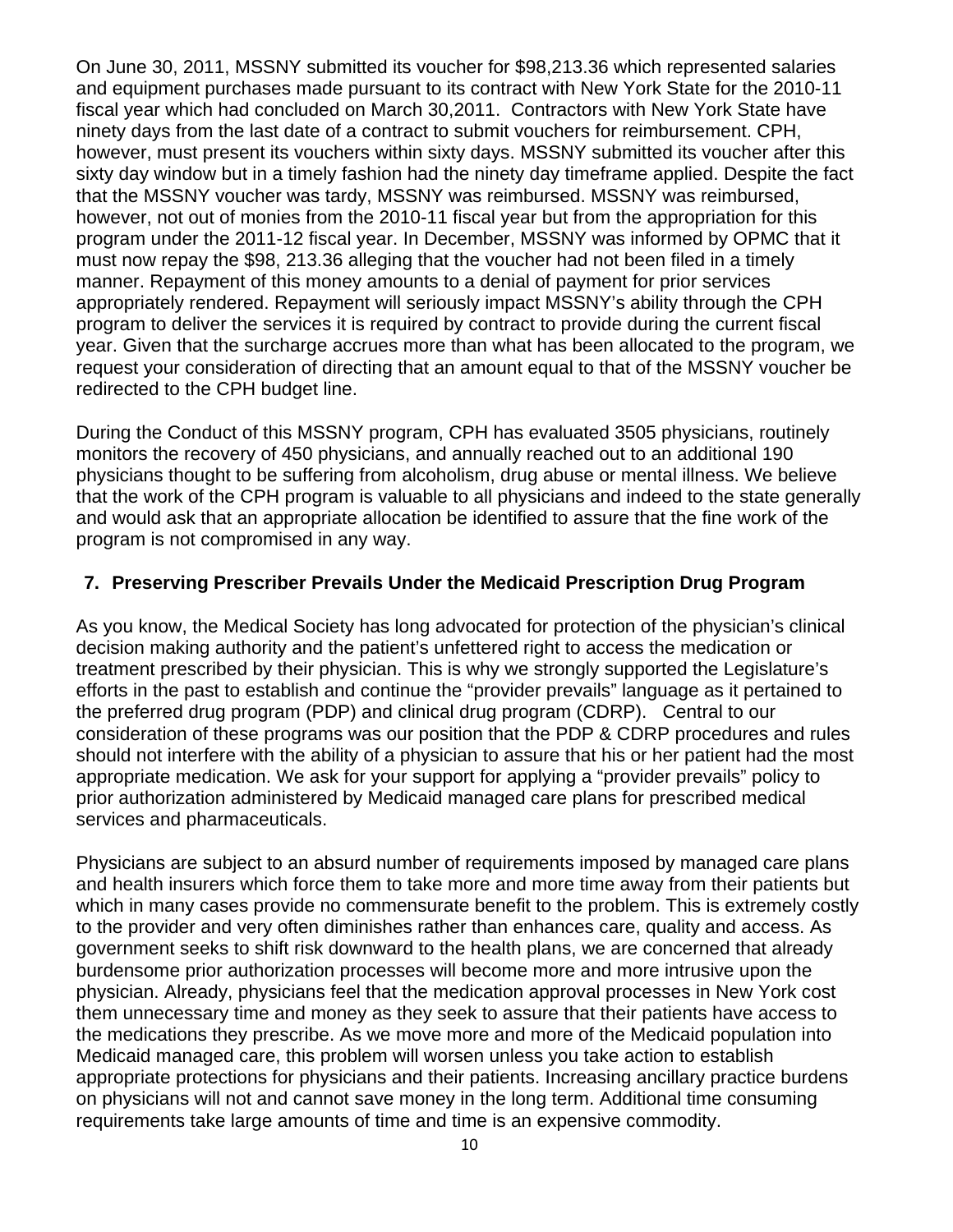In support of this request, I would like to draw you attention to the results of a survey of over 650 physicians conducted by MSSNY between December 1st and December 8th which clearly demonstrate the significant concerns of physicians regarding prior authorization for medications. Many of these physicians treat a large number of Medicaid patients in their practice. 96% percent of responding physicians believe that the current PA processes for medications present a burden to physicians and their office staff. 65% of these indicated that they or their staff spent more than fifteen minutes to receive PA from a Medicaid managed care plan for a prescription needed for their patients. 87% of respondents indicated that the Medicaid managed care plan either occasionally denied or frequently denied their request for PA for a prescription for a patient. 47% of physicians appealed the plan's denial of their PA request. Importantly, 72% of physicians who responded to the survey stated that at no time during the PA or appeal process were they afforded an opportunity to speak with a physician or pharmacist concerning the appropriateness of their prescription for their patient. Overall, 74% of respondents believe that the PA process is more difficult than what existed prior to October 1<sup>st</sup> and 75% find it to be difficult to access information regarding the Medicaid managed care plan formularies or step therapy rules. An overwhelming 94% of respondents believe that the lack of a single state-wide formulary for all Medicaid patients increases the burden on them and their office staff. Some of the most frequently cited Medicaid managed care plans include Fidelis, Blue Cross/Blue Shield, HealthFirst, HIP And MVP.

In our opinion, a provider prevails policy is an important protection which will assure access to medically necessary care and treatment. Additionally, another needed protection which would become operative upon the making of an adverse determination would be a requirement for the review of a physician in the same or similar specialty as the physician who has prescribed the medication. Currently, Article forty nine of the public health law does not require a physician in the same or similar specialty to be involved in the internal appeal of an adverse determination. We also support legislation (A. 662) sponsored by Assemblyman Gottfried which would require a clinical peer reviewer to be a physician in the same or similar specialty as the physician who ordered the treatment or service or prescribed the medication.

Moreover, we believe it essential for stakeholders to work together to develop and utilize an effective and timely standard prior authorization form and transaction process. MSSNY and the AMA support policies which would simplify and standardize the preauthorization process for physicians and patients. To a large degree, administrative standardization of the PA process will introduce predictability and thereby reduce the overall burden to physicians and their staffs. The State of California recently enacted legislation which would require the use of a standard PA form. In the event that a plan chose not to use the form, the PA request would be deemed approved unless the plan responded to the prescriber within two business days. MSSNY would support the enactment of similar requirements. MSSNY also supports the adoption of a standardized paper preauthorization form by health plans for those physicians who choose to submit paper preauthorization forms. We need to simplify and standardize the prior authorization process among all participating plans in New York State for both medical services and pharmacy. In our opinion, it may be best to identify areas related to the pharmaceutical prior authorization process can be streamlined and develop standard transaction strategies for PA for pharmacy first and then separately develop the standard transaction requirements for medical services.

As you know, step therapy is a practice which requires the least expensive drug in any class to be prescribed to a patient first, even if the required therapy is a different therapeutic agent than